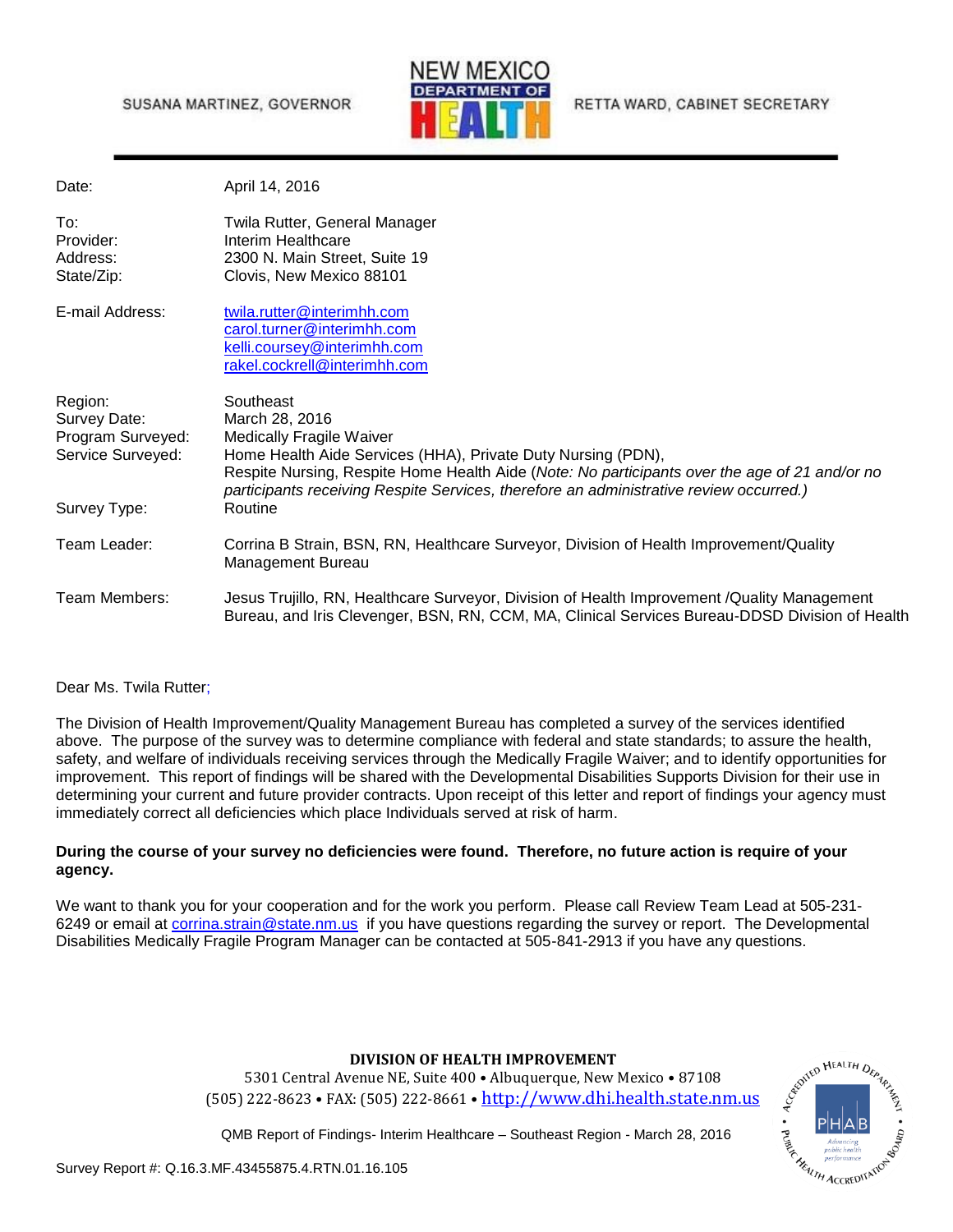Sincerely,

Corrina B Strain BSN, RN

Corrina B Strain BSN, RN Team Lead/Healthcare Surveyor Division of Health Improvement Quality Management Bureau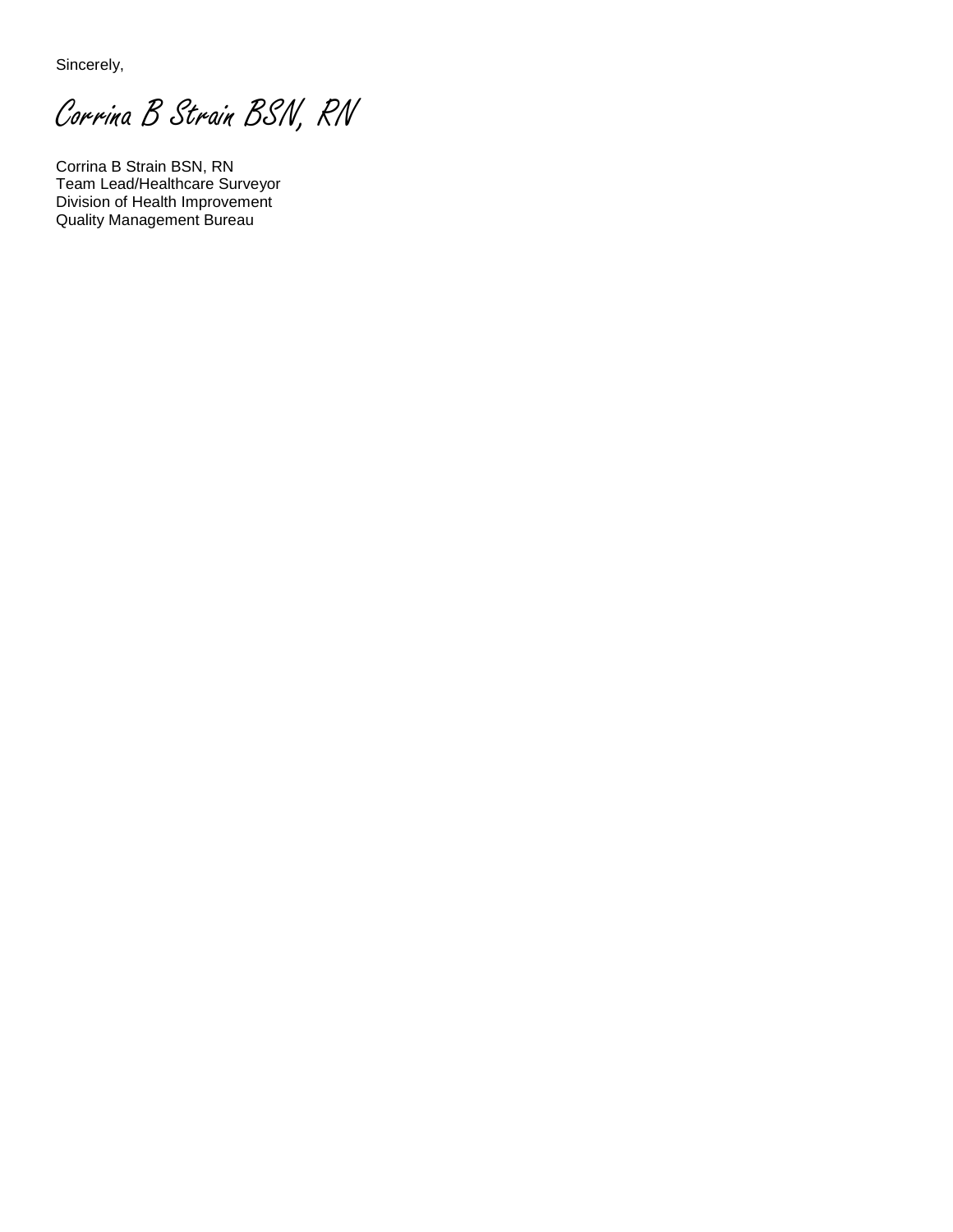| <b>Survey Process Employed:</b>  |                                                                                                                                                                                              |  |
|----------------------------------|----------------------------------------------------------------------------------------------------------------------------------------------------------------------------------------------|--|
| Entrance Conference Date:        | March 28, 2016                                                                                                                                                                               |  |
| Present:                         | <b>Interim Healthcare</b><br>Twila Rutter, General Manager                                                                                                                                   |  |
|                                  | <b>DOH/DHI/QMB</b><br>Corrina B Strain, BSN, RN, Team Lead/Healthcare Surveyor<br>Jesus Trujillo, RN, Healthcare Surveyor<br>Iris Clevenger, BSN, RN, CCM, MA, Clinical Services Bureau-DDSD |  |
| Exit Conference Date:            | March 28, 2016                                                                                                                                                                               |  |
| Present:                         | <b>Interim Healthcare</b><br>Twila Rutter, General Manager                                                                                                                                   |  |
|                                  | <b>DOH/DHI/QMB</b><br>Corrina B Strain, BSN, RN, Team Lead/Healthcare Surveyor<br>Jesus Trujillo, RN, Healthcare Surveyor<br>Iris Clevenger, BSN, RN, CCM, MA, Clinical Services Bureau-DDSD |  |
| Administrative Locations Visited | Number:<br>1                                                                                                                                                                                 |  |
| Personnel Interviewed            | 3<br>Number:                                                                                                                                                                                 |  |
| Administrative Files Reviewed:   | <b>Billing Records/Process</b><br>$\bullet$<br>Incident Management Records                                                                                                                   |  |

- Agency Policy and Procedure
- Quality Assurance / Improvement Plan

٦

CC Distribution List: Department Health Improvement (DHI) - File Developmental Disabilities Support Division (DDSD) Medical Fragile Program Director Human Services Department (HSD)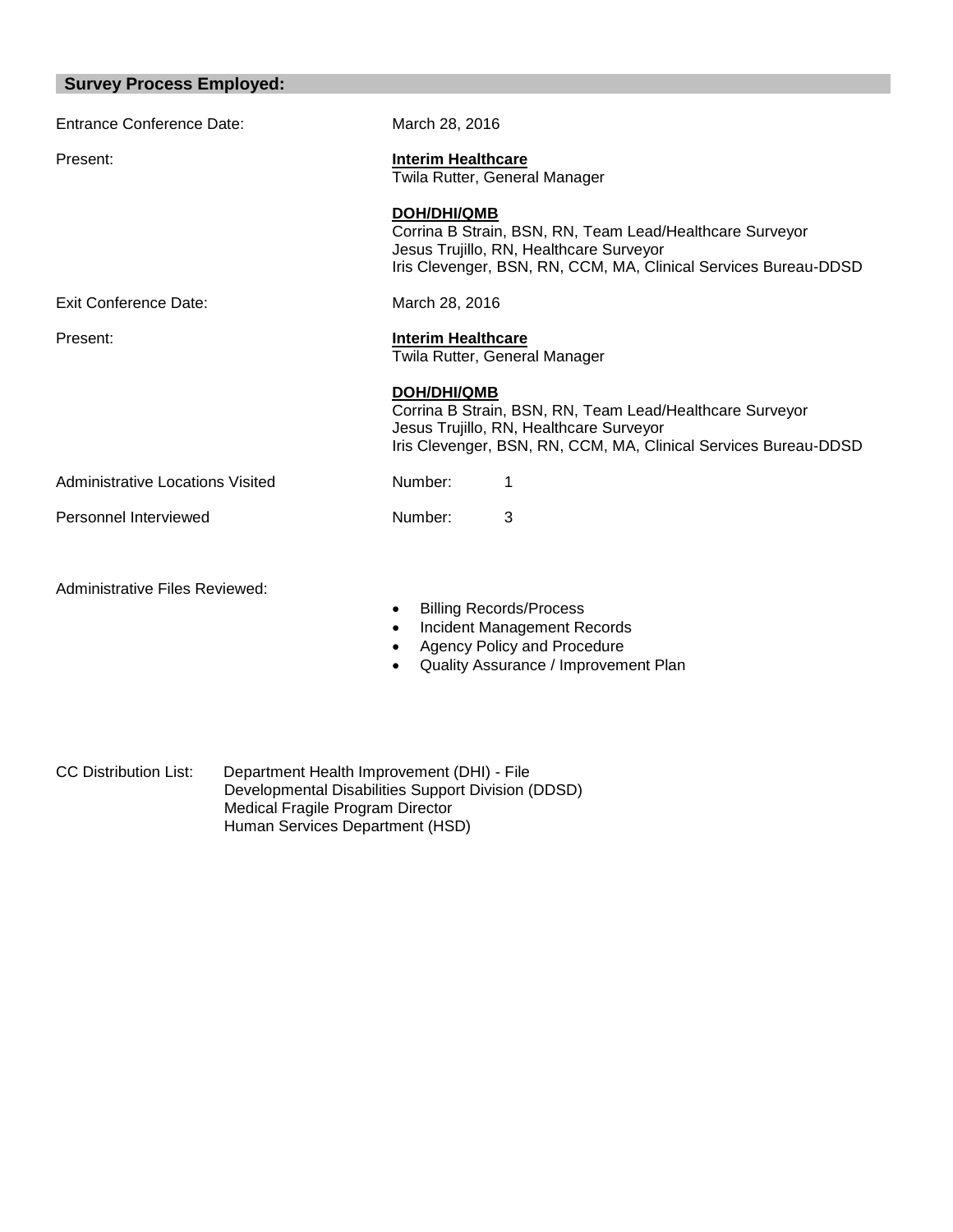**Agency: Interim Healthcare – Southeast Region** Program: Medically Fragile Waiver<br>Service: Administrative Review as Administrative Review as the agency had no participants over the age of 21 years and /or no participants receiving Respite Services Monitoring Type:<br>Survey Dates: **Survey Dates: March 28, 2016** 

| <b>Statutes</b>                                                                                                                                                                                                                                                                                                                                                                                                                                                                                                                                                                                                                                                                                                                                                                                                                                                                                                                                                                                                                                                                                                                                                                                                                                                                                                                                                | <b>Deficiency</b>                                                                                                                                                                                                                                                                                                                                            | <b>Agency Plan of Correction, On-</b><br>going QA/QI and Responsible Party | <b>Date Due</b> |
|----------------------------------------------------------------------------------------------------------------------------------------------------------------------------------------------------------------------------------------------------------------------------------------------------------------------------------------------------------------------------------------------------------------------------------------------------------------------------------------------------------------------------------------------------------------------------------------------------------------------------------------------------------------------------------------------------------------------------------------------------------------------------------------------------------------------------------------------------------------------------------------------------------------------------------------------------------------------------------------------------------------------------------------------------------------------------------------------------------------------------------------------------------------------------------------------------------------------------------------------------------------------------------------------------------------------------------------------------------------|--------------------------------------------------------------------------------------------------------------------------------------------------------------------------------------------------------------------------------------------------------------------------------------------------------------------------------------------------------------|----------------------------------------------------------------------------|-----------------|
| TAG # MF25 Private Duty Nursing Aide-                                                                                                                                                                                                                                                                                                                                                                                                                                                                                                                                                                                                                                                                                                                                                                                                                                                                                                                                                                                                                                                                                                                                                                                                                                                                                                                          |                                                                                                                                                                                                                                                                                                                                                              |                                                                            |                 |
| <b>Reimbursement</b>                                                                                                                                                                                                                                                                                                                                                                                                                                                                                                                                                                                                                                                                                                                                                                                                                                                                                                                                                                                                                                                                                                                                                                                                                                                                                                                                           |                                                                                                                                                                                                                                                                                                                                                              |                                                                            |                 |
| New Mexico Department of Health Developmental<br><b>Disabilities Supports Division Medically Fragile</b><br>Wavier (MFW) effective 01/01/2011<br><b>PRIVATE DUTY NURSING</b><br><b>REIMBURSEMENT</b><br>III.<br>Each provider of a service is responsible for<br>providing clinical documentation that identifies<br>the DSP's role in all components of the provision<br>of home care: including assessment<br>information, care planning, intervention,<br>communications and care coordination and<br>evaluation. There must be justification in each<br>participant's medical record supporting medical<br>necessity for the care and for the approved LOC<br>that will also include frequency and duration of<br>care. Services must be reflected in the ISP that<br>is coordinated with the participant/participant's<br>representative, other caregivers as applicable,<br>and authorized by the approved budget. All<br>services provided, claimed and billed must have<br>documented justification supporting medical<br>necessity and be covered by the MFW.<br>A. Payment for PDN services through the<br>Medicaid waiver is considered payment<br>in full.<br>B. PDN services must abide by all Federal,<br>State and HSD and DOH policies and<br>procedures regarding billable and non-<br>billable items.<br>Billed services must not exceed the | Based on record review and interview. There<br>were no participants over the age of 21 years<br>and /or none receiving Respite services,<br>therefore an administrative review occurred.<br>When administrative staff #42 was interviewed<br>regarding the agency's billing process, the<br>process was satisfactory and no deficiencies<br>were identified. | No Plan of Correction Required.                                            |                 |
| capped dollar amount for LOC.                                                                                                                                                                                                                                                                                                                                                                                                                                                                                                                                                                                                                                                                                                                                                                                                                                                                                                                                                                                                                                                                                                                                                                                                                                                                                                                                  |                                                                                                                                                                                                                                                                                                                                                              |                                                                            |                 |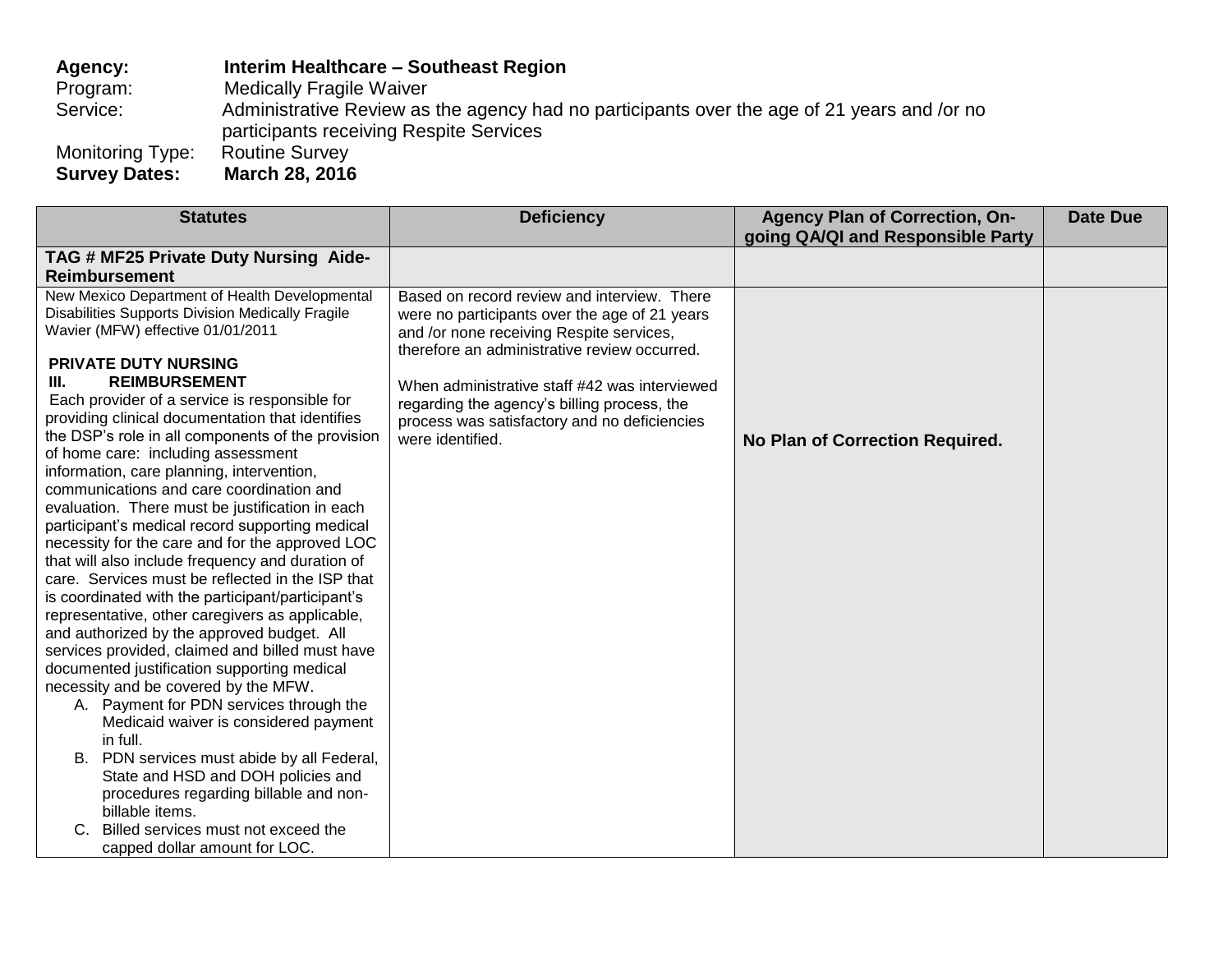|    | D. PDN services are a Medicaid benefit for                            |  |  |
|----|-----------------------------------------------------------------------|--|--|
|    | children birth to 21 years, through the                               |  |  |
|    | children's EPSDT program.                                             |  |  |
|    | E. The Medicaid benefit is the payer of last                          |  |  |
|    | resort. Payment for the PDN services                                  |  |  |
|    | should not be requested until all other                               |  |  |
|    | third-party and community resources                                   |  |  |
|    | have been explored and/or exhausted.                                  |  |  |
|    | F. PDN services are a MFW benefit for the                             |  |  |
|    | 21 year and older enrolled participant.                               |  |  |
|    | The MFW benefit is the payer of last                                  |  |  |
|    | resort. Payment for waiver services                                   |  |  |
|    | should not be requested or authorized                                 |  |  |
|    | until all other third-party and community                             |  |  |
|    | resources have been explored and/or                                   |  |  |
|    | exhausted.                                                            |  |  |
|    | G. Reimbursement for PDN services will be                             |  |  |
|    | based on the current rate allowed for                                 |  |  |
|    | services.                                                             |  |  |
|    | H. The HH Agency must follow all current                              |  |  |
|    | billing requirements by the HSD and                                   |  |  |
|    | DOH for PDN services.                                                 |  |  |
| L. | Service providers have the responsibility                             |  |  |
|    | to review and assure that the                                         |  |  |
|    | information on the MAD 046 form for                                   |  |  |
|    | their services is current. If providers                               |  |  |
|    | identify an error, they will contact the                              |  |  |
|    | CM or a supervisor of the case.                                       |  |  |
|    | The private duty nurse may ride in<br>1.                              |  |  |
|    | the vehicle with the participant for                                  |  |  |
|    | the purpose of oversight, support or                                  |  |  |
|    | monitoring during transportation.                                     |  |  |
|    | The private duty nurse may not                                        |  |  |
|    | operate the vehicle for the purpose                                   |  |  |
|    |                                                                       |  |  |
| J. | of transporting the participant.<br>The MFW Program does not consider |  |  |
|    | the following to be professional PDN                                  |  |  |
|    |                                                                       |  |  |
|    | duties and will not authorize payment                                 |  |  |
|    | for:<br>1.                                                            |  |  |
|    | Performing errands for the                                            |  |  |
|    | participant/participant representative                                |  |  |
|    | or family that is not program                                         |  |  |
|    | specific.                                                             |  |  |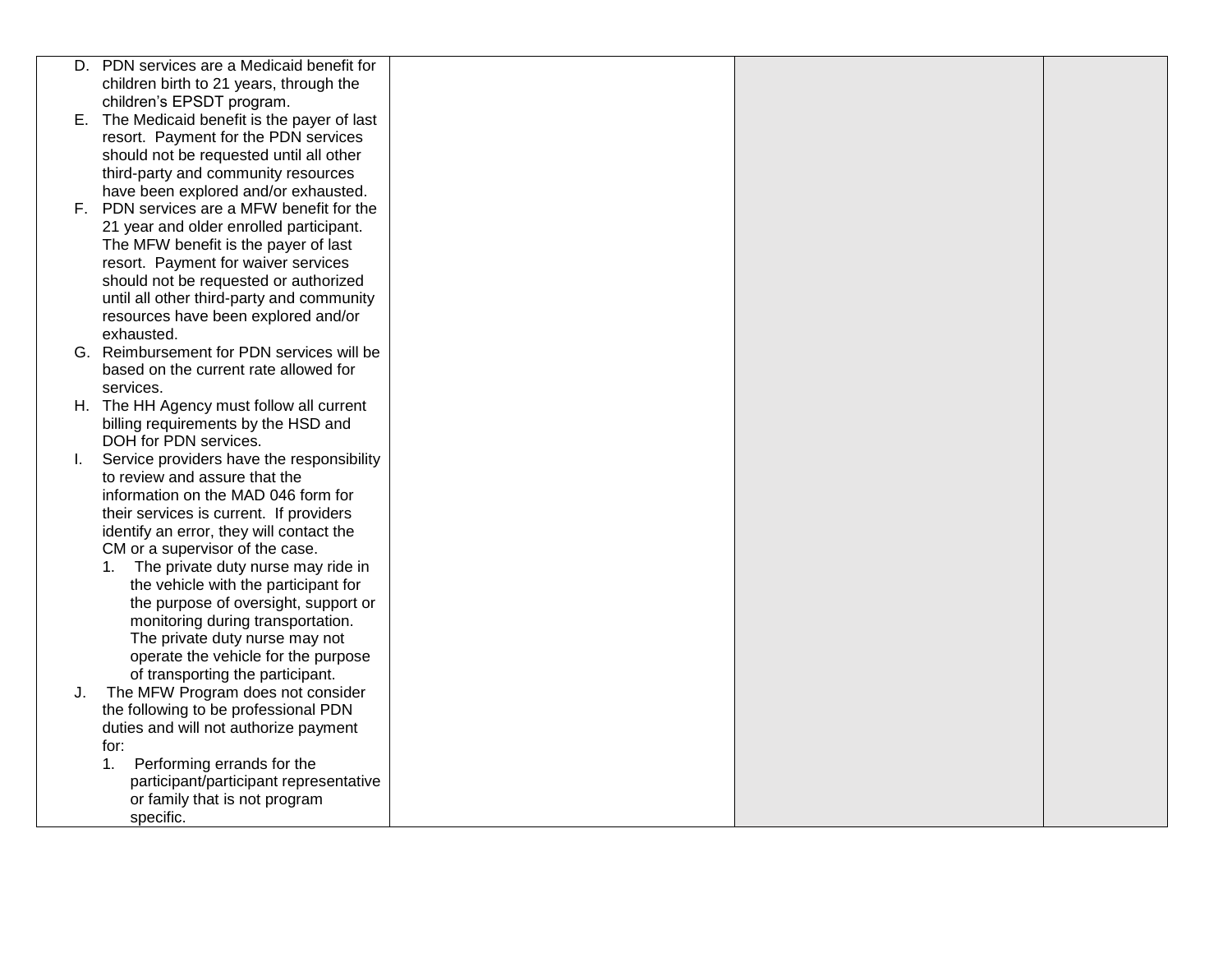| 2. "Friendly visiting," meaning visiting |  |  |
|------------------------------------------|--|--|
| with the participant outside of PDN      |  |  |
| work scheduled.                          |  |  |
|                                          |  |  |
| 3. Financial brokerage services,         |  |  |
| handling of participant finances or      |  |  |
| preparation of legal documents.          |  |  |
|                                          |  |  |
| 4. Time spent on paperwork or travel     |  |  |
| that is administrative for the           |  |  |
| provider.                                |  |  |
| 5. Transportation of participants.       |  |  |
|                                          |  |  |
| 6. Pick up and/or delivery of            |  |  |
| commodities.                             |  |  |
| 7. Other non-Medicaid reimbursable       |  |  |
| activities.                              |  |  |
|                                          |  |  |
|                                          |  |  |
|                                          |  |  |
|                                          |  |  |
|                                          |  |  |
|                                          |  |  |
|                                          |  |  |
|                                          |  |  |
|                                          |  |  |
|                                          |  |  |
|                                          |  |  |
|                                          |  |  |
|                                          |  |  |
|                                          |  |  |
|                                          |  |  |
|                                          |  |  |
|                                          |  |  |
|                                          |  |  |
|                                          |  |  |
|                                          |  |  |
|                                          |  |  |
|                                          |  |  |
|                                          |  |  |
|                                          |  |  |
|                                          |  |  |
|                                          |  |  |
|                                          |  |  |
|                                          |  |  |
|                                          |  |  |
|                                          |  |  |
|                                          |  |  |
|                                          |  |  |
|                                          |  |  |
|                                          |  |  |
|                                          |  |  |
|                                          |  |  |
|                                          |  |  |
|                                          |  |  |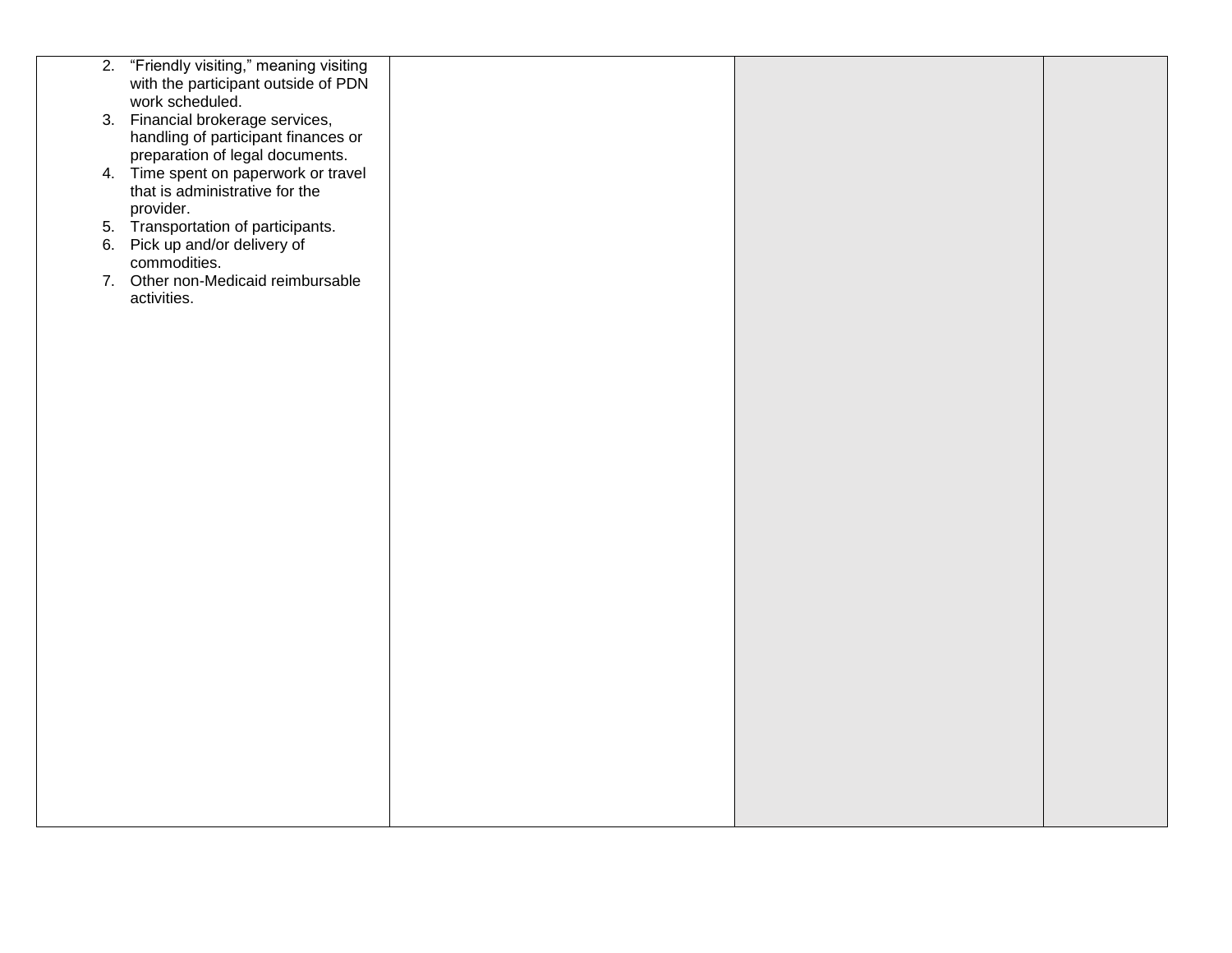| TAG # MF29 Home Health Aide -                                                                                                                                                                                                                                                                                                                                                                                                                                                                                                                                                                                                                                                                                                                                                                                                                                                                                                                                                                                                                                                                                                                                                                                                                                                                                                                                      |                                                                                                                                                                                          |                                 |  |
|--------------------------------------------------------------------------------------------------------------------------------------------------------------------------------------------------------------------------------------------------------------------------------------------------------------------------------------------------------------------------------------------------------------------------------------------------------------------------------------------------------------------------------------------------------------------------------------------------------------------------------------------------------------------------------------------------------------------------------------------------------------------------------------------------------------------------------------------------------------------------------------------------------------------------------------------------------------------------------------------------------------------------------------------------------------------------------------------------------------------------------------------------------------------------------------------------------------------------------------------------------------------------------------------------------------------------------------------------------------------|------------------------------------------------------------------------------------------------------------------------------------------------------------------------------------------|---------------------------------|--|
| <b>Reimbursement</b>                                                                                                                                                                                                                                                                                                                                                                                                                                                                                                                                                                                                                                                                                                                                                                                                                                                                                                                                                                                                                                                                                                                                                                                                                                                                                                                                               |                                                                                                                                                                                          |                                 |  |
| <b>New Mexico Department of Health</b><br><b>Developmental Disabilities Supports Division</b><br><b>Medically Fragile Wavier (MFW) effective</b><br>1/01/2011.                                                                                                                                                                                                                                                                                                                                                                                                                                                                                                                                                                                                                                                                                                                                                                                                                                                                                                                                                                                                                                                                                                                                                                                                     | Based on record review and interview. There<br>were no participants over the age of 21 years<br>and /or none receiving Respite services,<br>therefore an administrative review occurred. |                                 |  |
| Home Health Aide (HHA)<br>IV. REIMBURSEMENT:<br>Each provider of a service is responsible for<br>providing clinical documentation that identifies<br>direct care professional (DCP) roles in all<br>components of the provision of home care,<br>including assessment information, care planning,<br>intervention, communications and care<br>coordination and evaluation. There must be<br>justification in each participant's clinical record<br>supporting medical necessity for the care and for<br>the approved LOC that will also include frequency<br>and duration of the care. All services must be<br>reflected in the ISP that is coordinated with the<br>participant/participant's representative and other<br>caregivers as applicable. All services provided,<br>claimed and billed must have documented<br>justification supporting medical necessity and be<br>covered by the MFW and authorized by the<br>approved budget.<br>A. Payment for HHA services through the<br>Medicaid Waiver is considered payment in<br>full.<br>B. The HHA services must abide by all<br>Federal, State, HSD and DOH policies and<br>procedures regarding billable and non-<br>billable items.<br>C. The billed services must not exceed<br>capped dollar amount for LOC.<br>D. The HHA services are a Medicaid benefit<br>for children birth to 21 years though the | When administrative staff #42 was interviewed<br>regarding the agency's billing process, the<br>process was satisfactory and no deficiencies<br>were identified.                         | No Plan of Correction Required. |  |
| children's EPSDT program.<br>E. The Medicaid benefit is the payer of last                                                                                                                                                                                                                                                                                                                                                                                                                                                                                                                                                                                                                                                                                                                                                                                                                                                                                                                                                                                                                                                                                                                                                                                                                                                                                          |                                                                                                                                                                                          |                                 |  |
| resort. Payments for HHA services should                                                                                                                                                                                                                                                                                                                                                                                                                                                                                                                                                                                                                                                                                                                                                                                                                                                                                                                                                                                                                                                                                                                                                                                                                                                                                                                           |                                                                                                                                                                                          |                                 |  |
| not be requested until all other third party                                                                                                                                                                                                                                                                                                                                                                                                                                                                                                                                                                                                                                                                                                                                                                                                                                                                                                                                                                                                                                                                                                                                                                                                                                                                                                                       |                                                                                                                                                                                          |                                 |  |
| and community resources have been                                                                                                                                                                                                                                                                                                                                                                                                                                                                                                                                                                                                                                                                                                                                                                                                                                                                                                                                                                                                                                                                                                                                                                                                                                                                                                                                  |                                                                                                                                                                                          |                                 |  |
| explored and/or exhausted.                                                                                                                                                                                                                                                                                                                                                                                                                                                                                                                                                                                                                                                                                                                                                                                                                                                                                                                                                                                                                                                                                                                                                                                                                                                                                                                                         |                                                                                                                                                                                          |                                 |  |